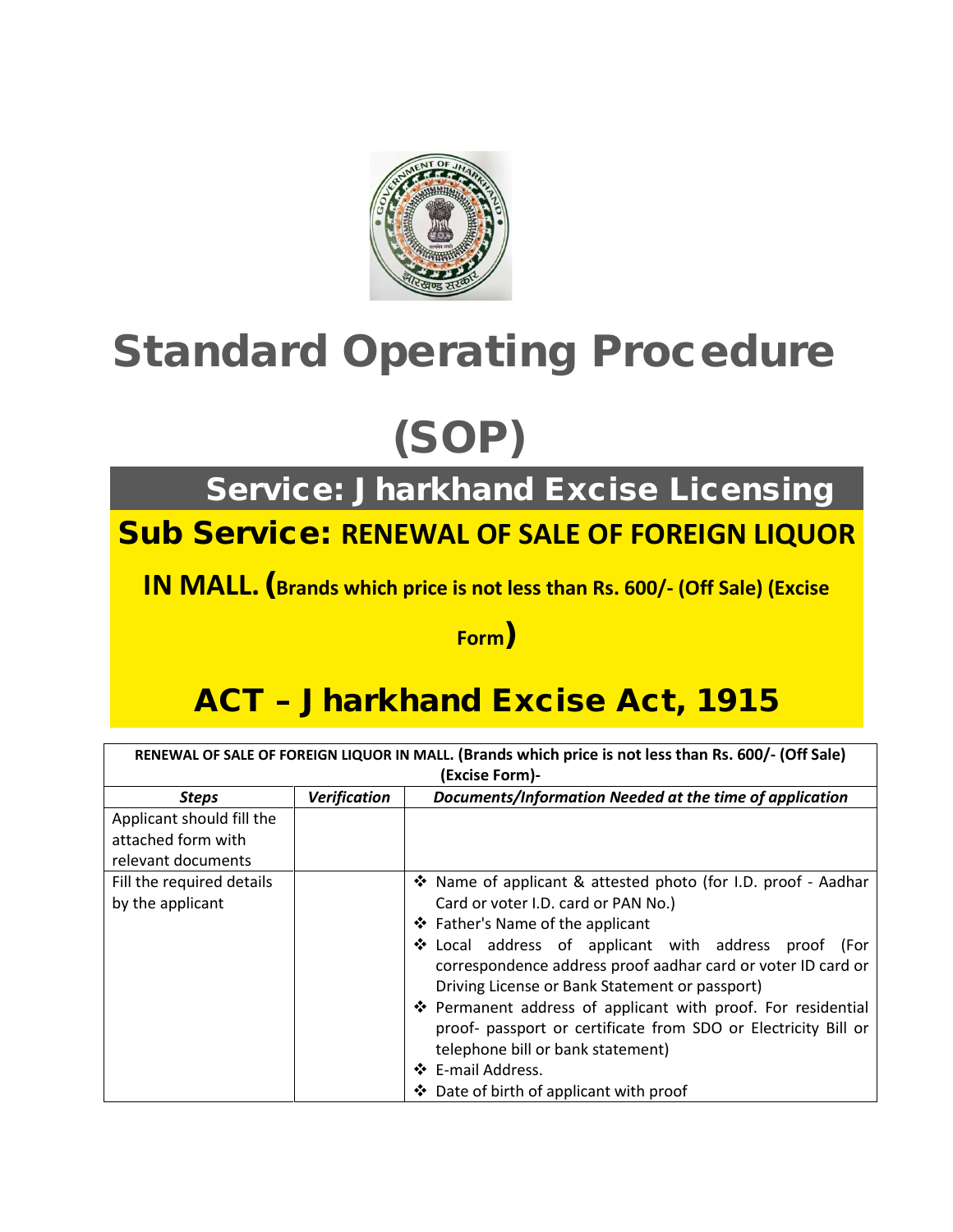|                                |                                      | ❖ For ID proof - Aadhar card of Voter ID card or Pan No.           |  |  |  |  |  |
|--------------------------------|--------------------------------------|--------------------------------------------------------------------|--|--|--|--|--|
|                                |                                      | ❖ For residential proof- Certificate from SDO or Electricity bill, |  |  |  |  |  |
|                                |                                      | Telephone bill or bank account.                                    |  |  |  |  |  |
|                                |                                      |                                                                    |  |  |  |  |  |
|                                |                                      | ❖ For correspondence address passport or Voter ID Card,            |  |  |  |  |  |
|                                |                                      | Driving License, Aadhar Card or Bank Statement.                    |  |  |  |  |  |
|                                |                                      | ❖ Whether applicant is income tax assessee or not.                 |  |  |  |  |  |
|                                |                                      | ❖ Location of Proposed area of the district where applicant        |  |  |  |  |  |
|                                |                                      | wants to set up Sale of Foreign Liquor from Mall.                  |  |  |  |  |  |
|                                |                                      | ❖ Applicant must give declaration that he is ready to pay the      |  |  |  |  |  |
|                                |                                      | license fee and security money.                                    |  |  |  |  |  |
|                                |                                      | ❖ Applicant must give declaration that Mall has area not less      |  |  |  |  |  |
|                                |                                      | than 50000 square feet. except parking area.                       |  |  |  |  |  |
| Documents<br>required          | In case Of Company                   |                                                                    |  |  |  |  |  |
| with<br>Application<br>for     | $\triangleright$ Resolution passed   |                                                                    |  |  |  |  |  |
| Renewal Of<br>Licence          | by the Board of                      |                                                                    |  |  |  |  |  |
| before 31 <sup>st</sup> March. | Directors                            |                                                                    |  |  |  |  |  |
|                                | regarding renewal                    |                                                                    |  |  |  |  |  |
|                                | of licence.                          |                                                                    |  |  |  |  |  |
|                                | General Power of<br>⋗                |                                                                    |  |  |  |  |  |
|                                | Attorney to the                      |                                                                    |  |  |  |  |  |
|                                | applicant by the                     |                                                                    |  |  |  |  |  |
|                                | Authorised                           |                                                                    |  |  |  |  |  |
|                                | director of Board                    |                                                                    |  |  |  |  |  |
|                                | to the Applicant                     |                                                                    |  |  |  |  |  |
|                                | Excise<br>for                        |                                                                    |  |  |  |  |  |
|                                | Purpose.                             |                                                                    |  |  |  |  |  |
|                                | Athorised<br>➤                       |                                                                    |  |  |  |  |  |
|                                | Signatory<br>can                     |                                                                    |  |  |  |  |  |
|                                |                                      | declare<br>the                                                     |  |  |  |  |  |
|                                | representative                       |                                                                    |  |  |  |  |  |
|                                | merely for Excise                    |                                                                    |  |  |  |  |  |
|                                | dealings.)<br>List of Present        |                                                                    |  |  |  |  |  |
|                                |                                      |                                                                    |  |  |  |  |  |
|                                | Directors<br>with<br>DIN<br>No.      |                                                                    |  |  |  |  |  |
|                                |                                      |                                                                    |  |  |  |  |  |
|                                | by<br>supported<br>Form-32<br>issued |                                                                    |  |  |  |  |  |
|                                | by<br>Company                        |                                                                    |  |  |  |  |  |
|                                | Registrar.                           |                                                                    |  |  |  |  |  |
|                                | Certificate issued<br>➤              |                                                                    |  |  |  |  |  |
|                                | by<br>Company                        |                                                                    |  |  |  |  |  |
|                                | Registrar                            |                                                                    |  |  |  |  |  |
|                                | regarding                            |                                                                    |  |  |  |  |  |
|                                | Company not in                       |                                                                    |  |  |  |  |  |
|                                | liquidation.                         |                                                                    |  |  |  |  |  |
|                                | Income<br>Tax                        |                                                                    |  |  |  |  |  |
|                                | Assessment                           |                                                                    |  |  |  |  |  |
|                                | Certificate.                         |                                                                    |  |  |  |  |  |
|                                | Affidavit<br>➤                       |                                                                    |  |  |  |  |  |
|                                | regarding no dues                    |                                                                    |  |  |  |  |  |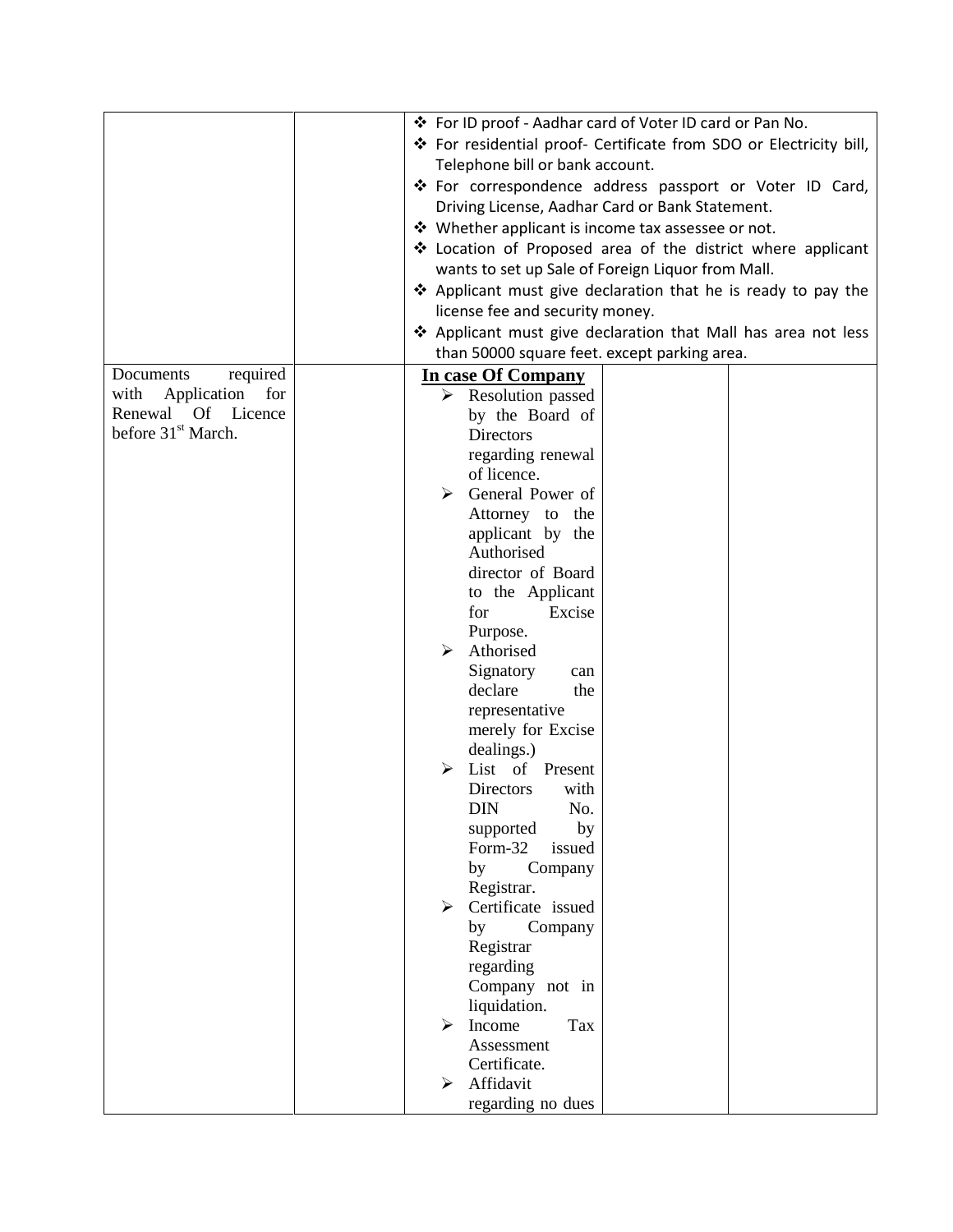| of excise or any                          |  |
|-------------------------------------------|--|
| other Government                          |  |
| Department.                               |  |
| $\blacktriangleright$<br>Any<br>other     |  |
|                                           |  |
| documents                                 |  |
| required<br>by                            |  |
| licensing                                 |  |
| authority.                                |  |
| <b>GST</b> Clearence<br>➤                 |  |
|                                           |  |
| <b>Incase Of Partnership</b>              |  |
| Firm                                      |  |
| ➤<br>Joint conscent of                    |  |
| partners<br>every                         |  |
|                                           |  |
| regarding renewal                         |  |
| of licence.                               |  |
| General Power of<br>$\blacktriangleright$ |  |
| Attorney to the                           |  |
| applicant by<br>the                       |  |
|                                           |  |
| Partners<br>the<br>to                     |  |
| for<br>applicant                          |  |
| excise purpose.                           |  |
| > List of Partners                        |  |
| with<br>present                           |  |
| Local<br>Address                          |  |
|                                           |  |
| Proof.                                    |  |
| Tax<br>➤<br>Income                        |  |
| Assessment.                               |  |
| Declaration<br>➤<br><b>Of</b>             |  |
| Partner<br>Firm's                         |  |
| who<br>will<br>that                       |  |
| in                                        |  |
| represent                                 |  |
| Excise                                    |  |
| Department.                               |  |
| Affidavit<br>⋗                            |  |
| regarding no dues                         |  |
| of excise or any                          |  |
| other Government                          |  |
|                                           |  |
| Department.                               |  |
| > GST Clearence                           |  |
| $\triangleright$ Any<br>other             |  |
| document/docum                            |  |
| which<br>ents                             |  |
| required<br>by                            |  |
|                                           |  |
| licensing                                 |  |
| authority.                                |  |
| <b>Of</b><br><b>Incase</b>                |  |
| <b>Proprietorship Firm</b>                |  |
| General Power of<br>$\blacktriangleright$ |  |
| Attorney to the                           |  |
| applicant by the                          |  |
|                                           |  |